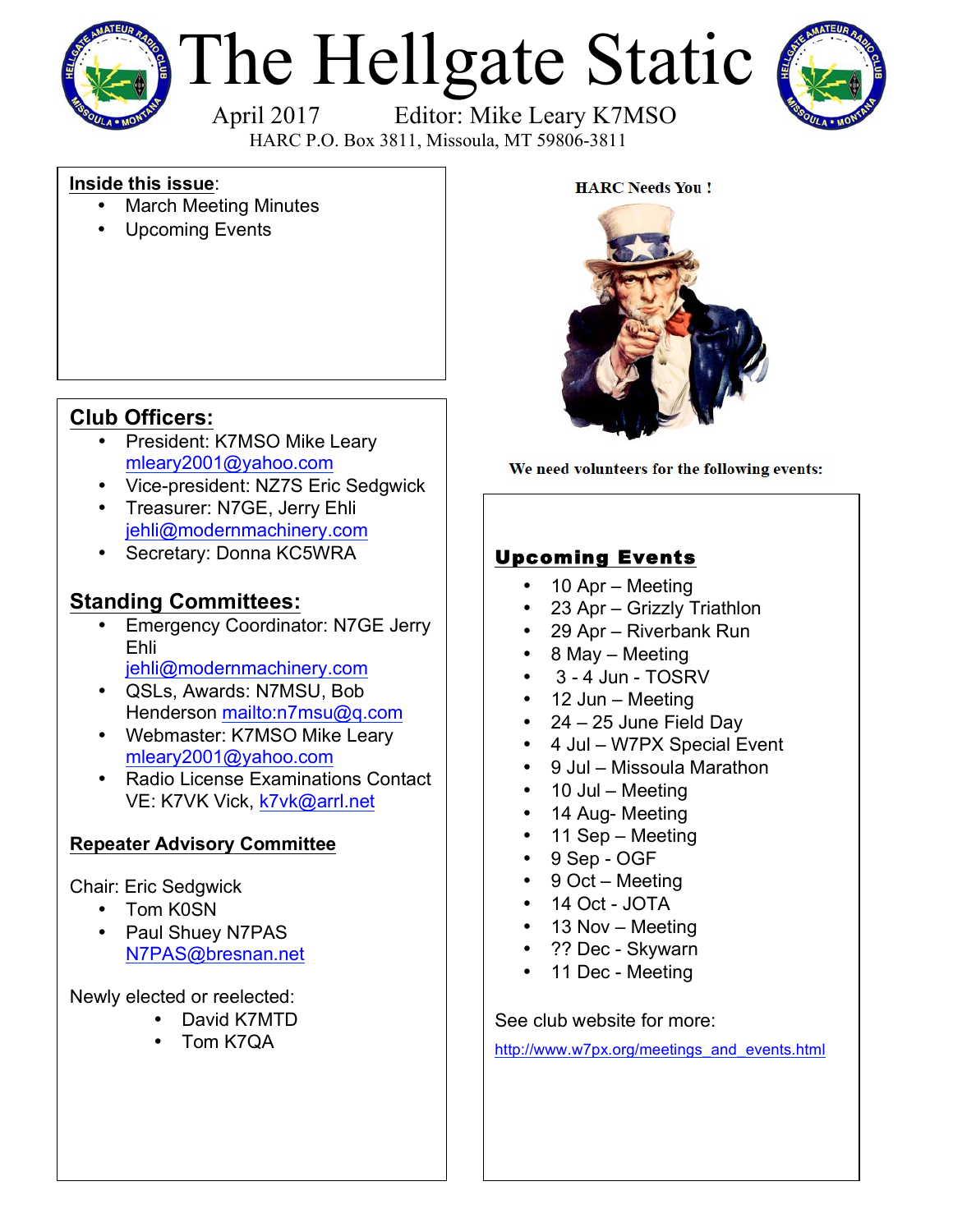#### **Minutes of the March 2017 Meeting**

Introductions: Donna Pecastaing KC5WRA, Rich Kingdon K7QNZ, Jerri Shuey N7JGS, Paul Shuey N7PAS, Bryce Nordgren AF7RQ, Gary Bruce K7OIJ, Larry Stipe K7GIS, Elaine Case KS7LDS, Jackie Harrington KC7RBC, Gary Duncan KG7WYQ, David Schaad, Bryce Rowe, Tom McGinley K7QA, Ray Mounts, Mike Curtin W7MJC, Tom Hellem K0SN, Jerry Ehli N7GE, Mike Leary K7MSO, Eric Sedgwick NZ7S, David Herzberg K7MTD

Approval of last meetings minutes: Motion Donna KC5WRA, 2nd David K7MTD, Passed

Approval of Treasurer's report: January and February. Motion Bryce AF7RQ, 2<sup>nd</sup> Paul N7PAS.

Repeater Committee Report: David K7MTD and Tom K7QA elected to Repeater Committee.

HF Committee Report: Still need to get all of the new 20 m antenna parts together and test it. There will be an HF Committee meeting at Burn Street Bistro on 1 April at 11:00 a.m. to discuss club needs for Field Day.

Upcoming Events:

- April  $23^{rd}$  Triathlon 8:00 a.m.  $2:00$  p.m.
- April 29<sup>th</sup> YMCA Riverbank Run

Net Control Operators

| Date     | Name and call            |
|----------|--------------------------|
| 15 Mar   | <b>Eric NZ7S</b>         |
| $22$ Mar | <b>Mike K7MSO</b>        |
| 29 Mar   | Jerry N7JGS / Rich K7QNZ |
| 8 Mar    | Donna KC5WRA             |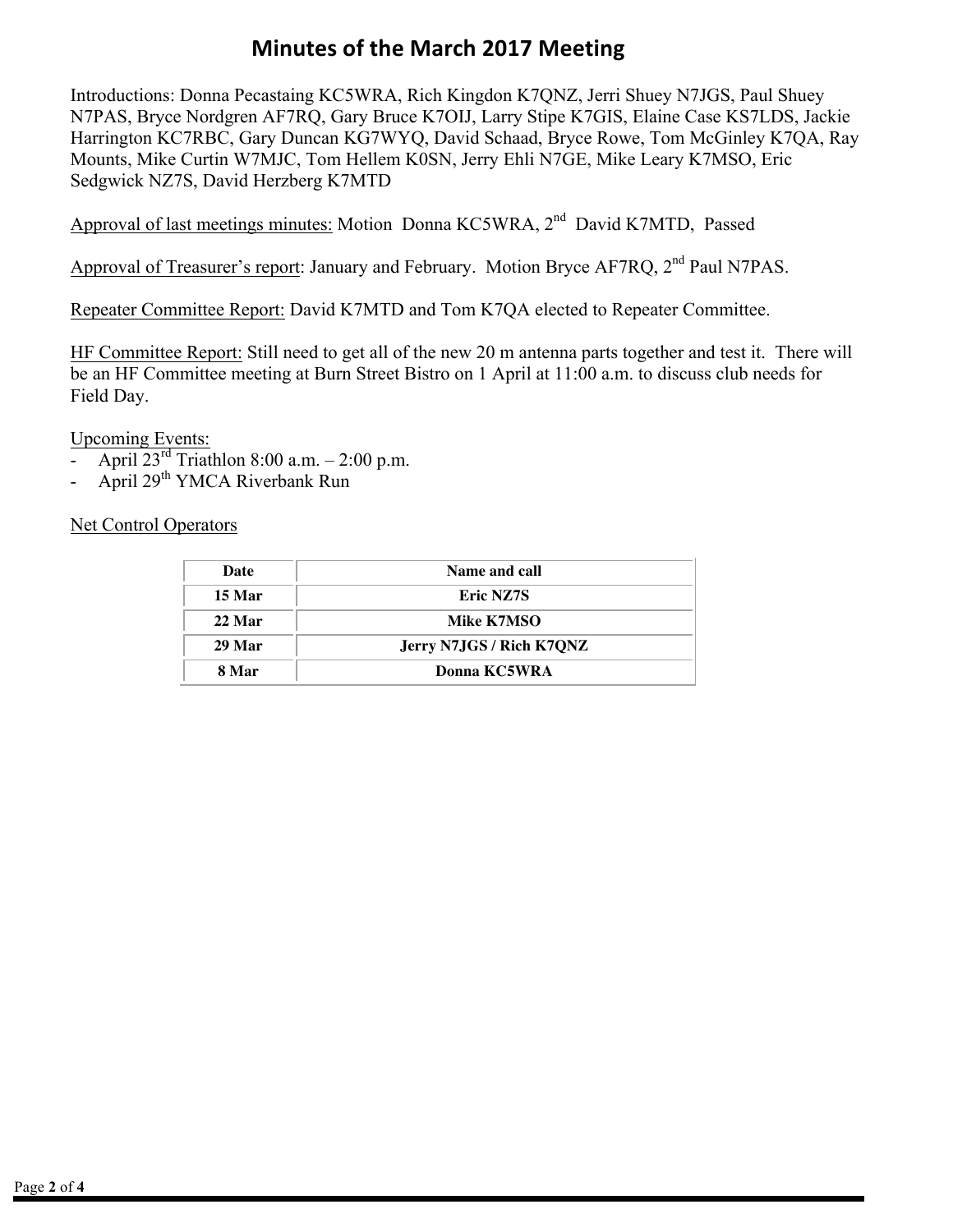#### **Grizzly Triathlon 23 April 0800**

We could still use a few more volunteers for this event. It consists of a swim, bike, and run. Below are the maps for the bike section, and the run section.



More Grizzly Triathlon information...

#### **YMCA Riverbank Run 29 April 0800**

This event consists of four runs.